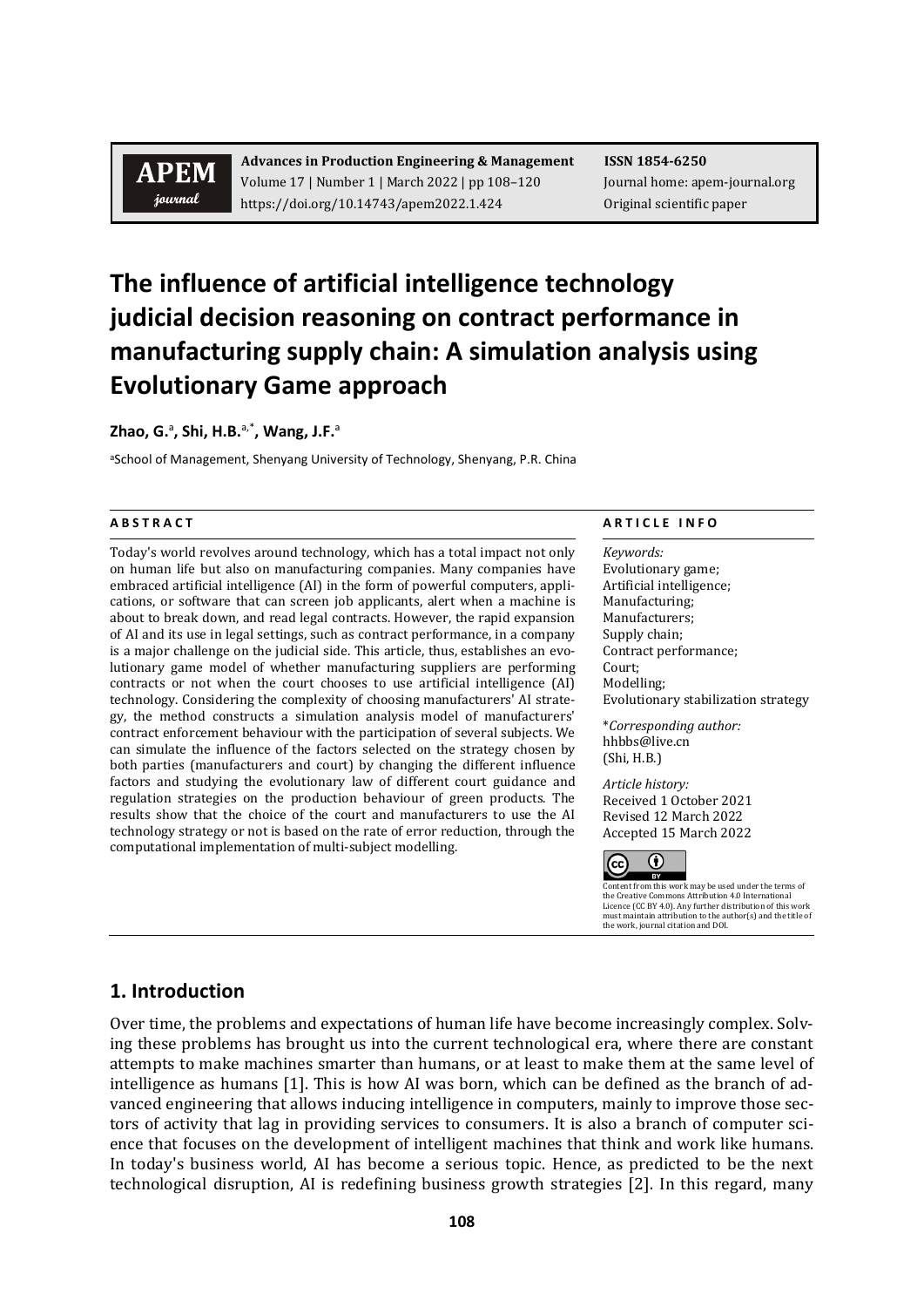companies have already followed suit and are recognizing the benefits of AI within their operations. With the implementation of additive manufacturing technologies, manufacturing executives will make a strategic decision based on the ability to predict the impact of this investment on improving the company's competitive advantage [3]. AI is emerging as a competitive advantage, while some areas of information technology are reduced to a position of competitive necessity [4]. Blockchain technology enables organisations to develop a more responsible and flexible supply chain and to overcome internal and external challenges at all levels [5]. Production in manufacturing companies has been optimized thanks to machine learning, which allows robots to perform all kinds of calculations in real-time to adapt the production rate, increase the occupancy rate of the machines, support an operator on the production line, and optimally manage inventory [6]. Briefly speaking, AI increases productivity, accelerates production, reduces costs and delays. Therefore, many manufacturing companies have moved from remote monitoring to AI-based control, optimization, and advanced autonomous systems to improve their functionality [7]. In [8], the LMDI (logarithmic mean divisia index) decomposition model was used to decompose the influencing factors of carbon emission from five aspects: energy structure, energy intensity, economic efficiency, industrial structure, and employee scale. AI offers solutions for generating content, predicting sales, and also optimizing advertising strategies. The ability to deliver content, or personalized advertising to a target market, allows sales/marketing teams to centralize their efforts to better follow the customer through the buying process. Thus, by integrating AI into customer relationship management (CRM), service and product companies benefit from improved sales and financial performance. Future releases of CRM systems such as salesforce will enable sales, marketing, and digital managers to meet and exceed their goals. In addition, AI, combined with big data, which generates data on purchase history, consumption habits, etc., allows a company's prospects to be better identified and thus optimize qualified leads. Artificial intelligence provides faster, simpler, and more accurate solutions. More recently, AI is also being used in the judicial field. Using AI in law, decision support systems have been developed and decisions are now easier for legal professionals to make. AI is also used to manage risk and perform heavy legal research tasks [9]. As future research has many potential benefits for existing and new businesses, companies should not lose sight of the future of AI [10].

The significant opportunities, realistic impact assessment, challenges, and potential research agenda posed by the rapid emergence of AI in several areas: business and management, government, public sector, and science and technology are presented in [11]. However, it is limited to an overview of AI technology and its impact on the future of industry and society based on the societal and industrial influence on the pace and direction of AI development. It did not take into consideration the impact of AI on the core workforce of the company. The importance of decision support systems and the application of AI in supply chain risk management is presented in [12], but it limited its research in the domain that manages risks that affect the supply chain. The literature [13] outlines the key challenges and their analysis, as well as the opportunities presented by AI, IoT, and blockchain, but has specifically considered the cooperation of legislators, developers, and businesspeople to grow businesses in the face of this technological boom. How the practice of law will be affected by artificial intelligence is proposed in [14]. Here, recent developments in artificial intelligence that have enabled lawyers to make objective and accurate predictions on discrete legal issues have been demonstrated. However, the limitations that lawyers face have not been highlighted, and the predictions made have not proven to be 100 % reliable. A contractual control in the supply chain is described in [15]. It examines the legal steps that a limited number of multinationals are taking in practice to govern their supply chains in terms of CSR, providing valuable insights into which companies are aiming to improve the CSR performance of their supply chains and acting accordingly. However, technology, i.e., AI, has not been integrated into this research, not only at the contractual level but also at the judicial level.

The objective of this paper is to demonstrate the influence of artificial intelligence technology judicial decision reasoning on contract performance in manufacturing supply chain. An evolutionary game model between the court and manufacturers is constructed to determine whether manufacturing suppliers will choose to enforce contracts or not when the court uses AI or not. Section 2 presents the literature review of the evolutionary game model. Section 3 presents the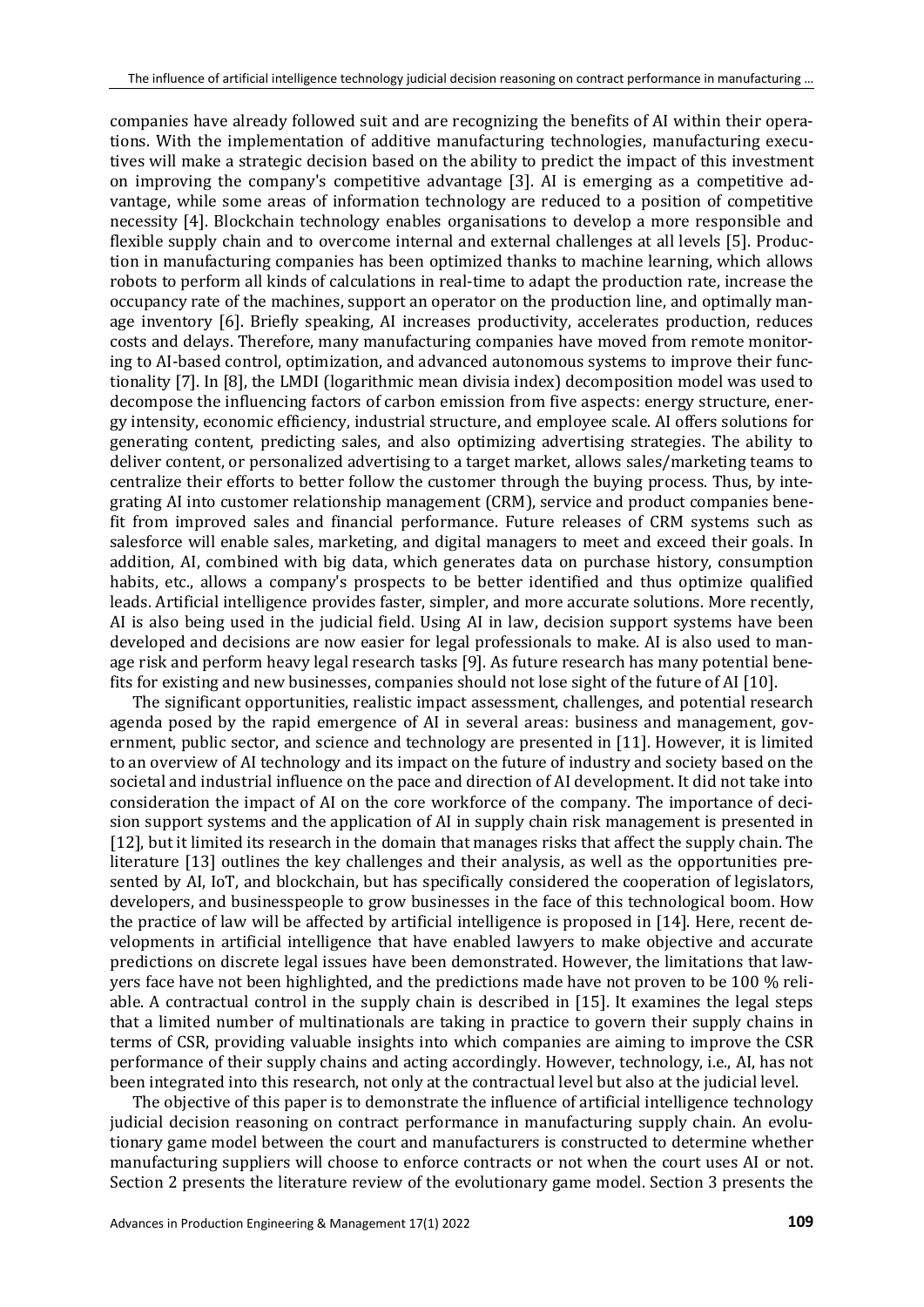problem description by pointing out the basic assumptions of the evolutionary game model and an analysis of the evolutionary game of the court choice. The research method describing the phase diagram of the evolutionary game is presented in Section 4. The simulation results and discussion are shown in Section 5, while the conclusion is presented in Section 6.

### **2. Literature review: Analysis of the evolutionary game of AI**

The benefits of AI include the improvement of quality, faster response, and reduction of costs [16]. It has been shown that the neural network model can handle the production management and control problem of a discrete manufacturing job shop, based on ant colony optimisation (ACO) [17]. Artificial intelligence companies continue to find ways to develop technologies that can handle laborious tasks in different industries with greater speed and accuracy. AI, in the legal profession, has already found its place in helping lawyers and clients. Thus, the judicial method chose and the manufacturer's decision have different responsibilities in the choice of the final strategy that will be adopted by the judge, and the relationship between them is an evolutionary game, promoting the integration of AI into the judicial system [18]. However, the decision focus of both, the court and the manufacturers, is different. Courts typically focus on reducing error rates, while companies aim to improve their key performance indicators (KPIs) and maximize their profit. The relationship between the two parties is a kind of competition to achieve good performance. Therefore, the court and companies are in a state of competition and cooperation when deciding whether to implement AI or not. Both the court and the companies need AI technology. AI helps the court system automate, increasing efficiency within an affordable budget [19]. In many industries, AI has helped reduce costs, increase revenues and improve assets. It also helps companies optimize R&D and increase lower cost, higher quality manufacturing, achieve 100 % accurate customer demand projections and forecasts. AI enables supply chain managers to ensure real-time tracking and error-free production, achieve efficient designs to eliminate waste, and facilitate process cycle time reduction [20]. The implementation of an AI system in the supply chain can synchronize the production rates and sales. It also allows firms to improve their profits by acting on the sharing contract [21].

The use of AI in the courts involves the application of mathematical and computational techniques to make the law more manageable, predictable, understandable, and accessible. This makes judicial decisions more reliable. Thus, the implementation of AI in court decisions attracts many manufacturers to submit individual cases or issues to the AI-driven court. Today, smart contracts are the future of contract analysis. There is no doubt that AI is highly beneficial in reviewing, comparing, and writing contracts, saving time, money, and effort. An integrated knowledge-based system including rule-based reasoning and cases for acquisition or transfer of real estate according to the Indian legal domain using Win Prolog VisiRule IDE was developed. It can help build a large knowledge base system with a mix of rules that is useful to practicing lawyers and ordinary people for making legal decisions [22]. Case analysis of numerous companies such as Adam Nguyen, Ned Gannon, and LawGeex shows that these companies are using artificial intelligence technology that dramatically reduces costs and saves time, making it easier to summarize, review, manage, and compare [23]. For the environment of an economic system, the quality of judicial procedures determines the level of the business environment favourable to the development of entrepreneurship and the acceleration of economic growth. Overall, the quality of legal procedures influences the investment attractiveness of the economy [24]. Therefore, they have a cooperative relationship and are interdependent.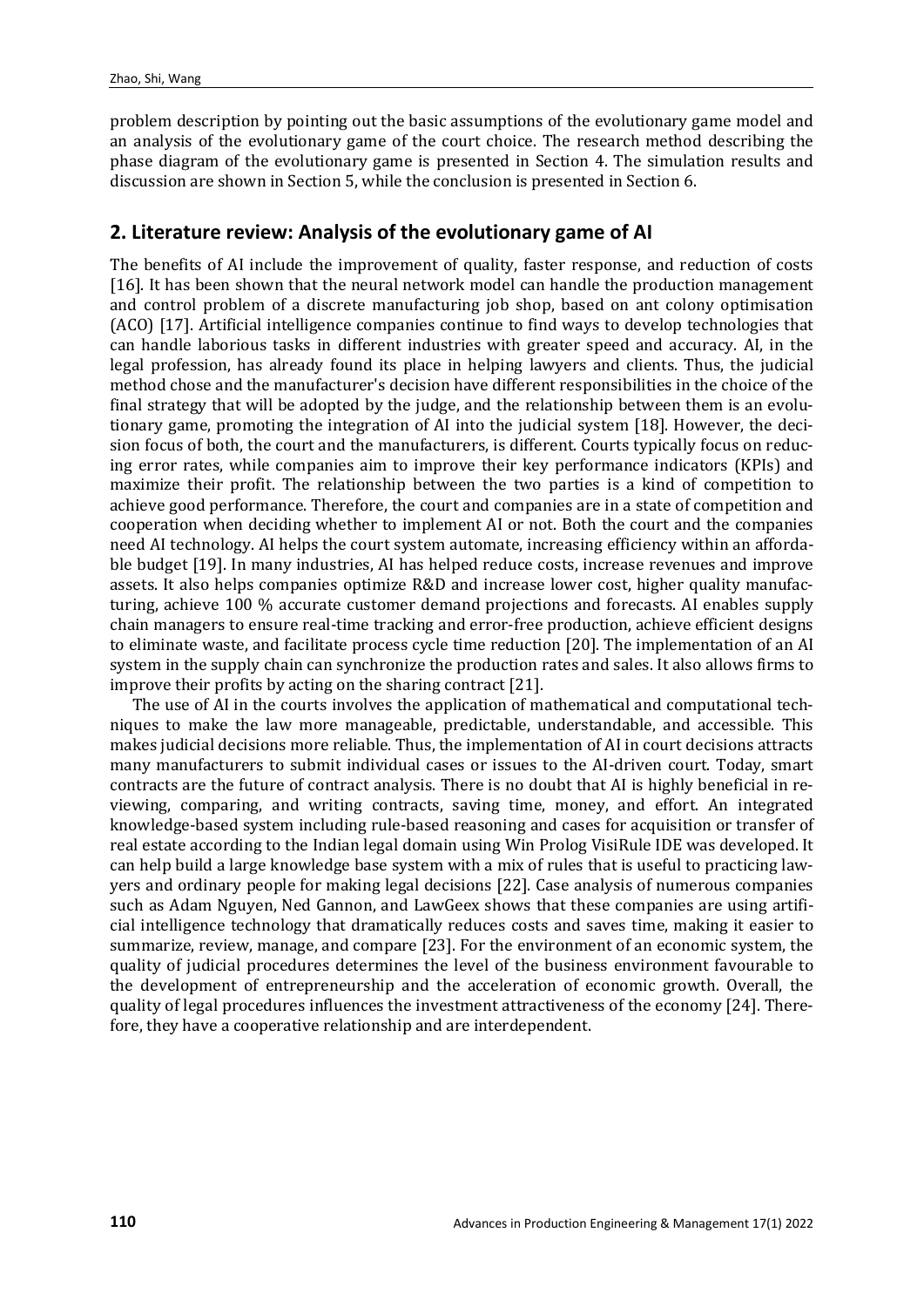## **3. Problem description**

#### **3.1 Model assumptions**

The basic assumptions of the evolutionary game model between manufacturers and the court in the use of AI technology for contract performance are as follows:

- *R<sub>c</sub>* represents the court benefit of using AI technology; *R<sub>M</sub>* represents manufacturers' revenues from the use of AI in court; *D* represents the company's deposits for the use of AI technology in court; *-D* represents the company's deposits for not using AI technology in the court;
- *Tai* is the cost of using AI technology in the courtroom; *P* is the penalty given to manufacturers by the court for breach of contract for using AI technology; *L* represents losses due to wrongful conviction cases as a result of not using AI technology;
- *B* is the court's gain from the default when manufacturers breach the contract; *H* represents the manufacturers' gain in credit enhancement due to the court's use of AI technology.
- *α* symbolizes the error reduction rate in the AI technology approach; the probability of default not being detected when the AI technology is used by the court is symbolized by *β*, where  $0 \le \alpha \le 1$ ,  $0 \le \beta \le 1$ .
- Suppose x represents the proportion of the court to use AI technology,  $1-x$  represents the proportion of the court that decides not to use AI technology, y represents the proportion of manufacturers that have decided to breach a contract,  $1-v$  represents the proportion of manufacturers that have decided to implement AI technology, with  $0 \le x \le 1$ ,  $0 \le y \le 1$ .
- The payment matrix for courts and manufacturing based on the above assumptions is presented in Table 1.

| <b>Table 1</b> Courts and manufacturing companies payment matrix |                                                                 |                                    |  |
|------------------------------------------------------------------|-----------------------------------------------------------------|------------------------------------|--|
| Manufacturer                                                     | Manufacturer Contract breach                                    | Manufacturer implementation        |  |
| Court                                                            |                                                                 |                                    |  |
|                                                                  |                                                                 |                                    |  |
|                                                                  |                                                                 |                                    |  |
| Use of AI                                                        | $R_c - T_{ai} - D + P - \alpha * L$ , $R_M + D - P + \beta * B$ | $R_c - T_{ai} - D$ , $R_M + D + H$ |  |
| No use of AI                                                     | $R_c - L$ , $R_M + B$                                           | $R_c$ , $R_M + H$                  |  |

**Table 1** Courts and manufacturing companies payment matrix

#### **3.2 Matrix game pay-off**

According to the above assumptions described, the analysis of the evolutionary game of court choice is as follows:

#### **(1) Payment when the court chooses to use AI technology strategy:**

$$
W_1 = y(R_c - T_{ai} - D + P - \alpha * L) + (1 - y)(R_c - T_{ai} - D)
$$
\n(1)

Payment when the court chooses to NOT use AI technology strategy:

$$
W_2 = y(R_c - L) + (1 - y)(R_c)
$$
 (2)

Average payment of the court:

$$
\overline{W} = xW_1 + (1 - x)W_2 \tag{3}
$$

Thus, the equation presented below represents the dynamic differential equation of the court:

$$
\frac{dx(t)}{dt} = x(W_1 - \overline{W}) = x(1 - x) \{[(1 - \alpha)L + P]y - T_{ai} - D\}
$$
(4)

and

$$
F(x) = x(1-x)\{[(1-\alpha)L + P]y - T_{ai} - D\}
$$
\n(5)

Therefore,

$$
F'(x) = (1 - 2x)\{[(1 - \alpha)L + P]y - T_{ai} - D\}
$$
 (6)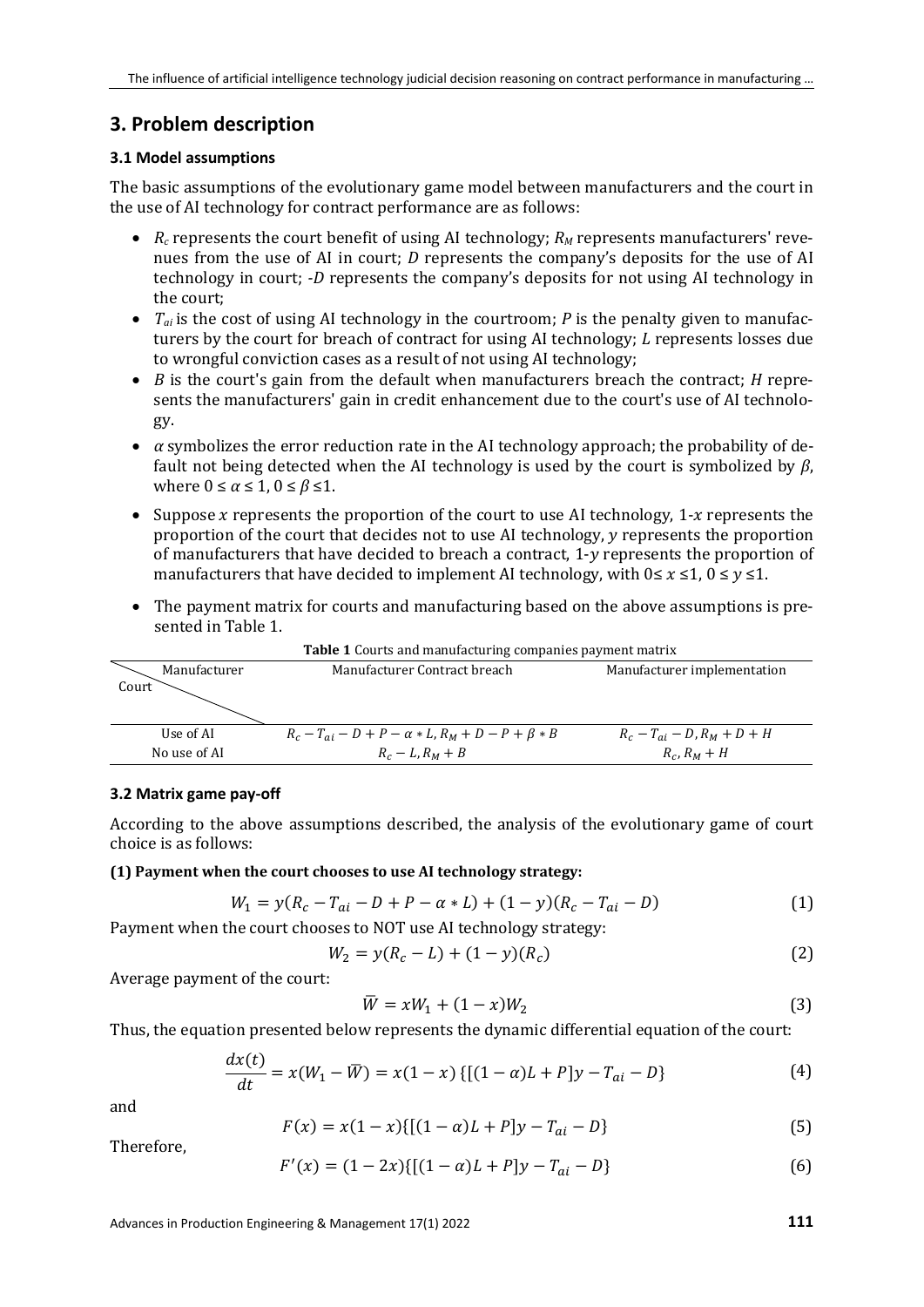Based on the stability principle: If  $F'(x^*) < 0$ ,  $x^*$  will be in a stable state.

$$
\frac{dx(t)}{dt} = 0 \Rightarrow x_1 = 0, \ x_2 = 1, \ y = \frac{T_{ai} + D}{(1 - \alpha)L + P}
$$

Then, an evolutionary stable state analysis is performed for the three points:

**a)** When  $y = \frac{T_{ai}+D}{(1-\alpha)L+P'}\frac{dx(t)}{dt}$  is always zero (0), meaning that *x* doesn't change over time;

**b)** When  $y > \frac{T_{ai}+B}{(1-\alpha)L+P}$ ,  $F'(x) < 0$ ,  $x = 1$ . This is an evolutionary stable state, which means that through continuous imitation and learning, the proportion of the AI technology strategy chosen by the court tends to be 100 %.

**c)** When  $y < \frac{T_{ai}+D}{(1-\alpha)L+P}$ ,  $F'(x) < 0$ ,  $x = 0$ . This is an evolutionary stable state, which means that through continuous imitation and learning, the proportion of the court's decision not to choose AI technology strategy tends to be 100 %.

#### **(2) Payment when the manufacturer chooses to breach the contract:**

$$
U_1 = x[(R_M + D - P + \beta * B] + (1 - x)(R_M + B)
$$
\n(7)

Payment when the manufacturer chooses to implement AI technology strategy:

$$
U_2 = x[R_M + D + H] + (1 - x)(R_M + H)
$$
\n(8)

The manufacturer average payment:

$$
\bar{U} = yU_1 + (1 - y)U_2 \tag{9}
$$

Thus, the manufacturer enterprise dynamic differential equation:

$$
\frac{dx(t)}{dt} = y(U_1 - \overline{U}) = y(1 - y)[[(\beta - 1)B - P]x + B - H]
$$
\n(10)

and

$$
F(y) = y(1 - y)\{[(\beta - 1)B - P]x + B - H\}
$$
\n(11)

So,

$$
F'(y) = (1 - 2y)\{[(\beta - 1)B - P]x + B - H\}
$$
\n(12)

Based on the principle of stability: If  $F'(y^*) < 0$ ,  $y^*$  is a stable state.  $\frac{dy(t)}{dt} = 0 \Rightarrow y_1 = 0, \ y_2 = 1, \ x = \frac{H-B}{(\beta-1)B-P}$ 

Then, an evolutionary stable state analysis is performed for the three points:

**a)** When  $x = \frac{H-B}{(\beta-1)B-P'}\frac{dx(t)}{dt}$  is always zero (0), meaning that y does not change over time;

**b)** When  $x > \frac{H-B}{(\beta-1)B-P}$ ,  $F'(x) < 0$ ,  $y = 1$ . This is an evolutionary stable state, which means that through continuous imitation and learning, the proportion of manufacturer enterprise that chooses to breach the contract tends to be 100 %.

**c)** When  $x < \frac{H-B}{(\beta-1)B-P}$ ,  $F'(x) < 0$ ,  $y = 0$ . This is an evolutionary stable state, which means that through continuous imitation and learning, the proportion of manufacturer enterprise that chooses to implement the AI technology strategy tends to be 100 %.

#### **(3) Stability strategy of the evolutionary game system**

By combining Eq. 4 and Eq. 10, a system of differential Eq. 13 is obtained, which represents the whole system game evolution process: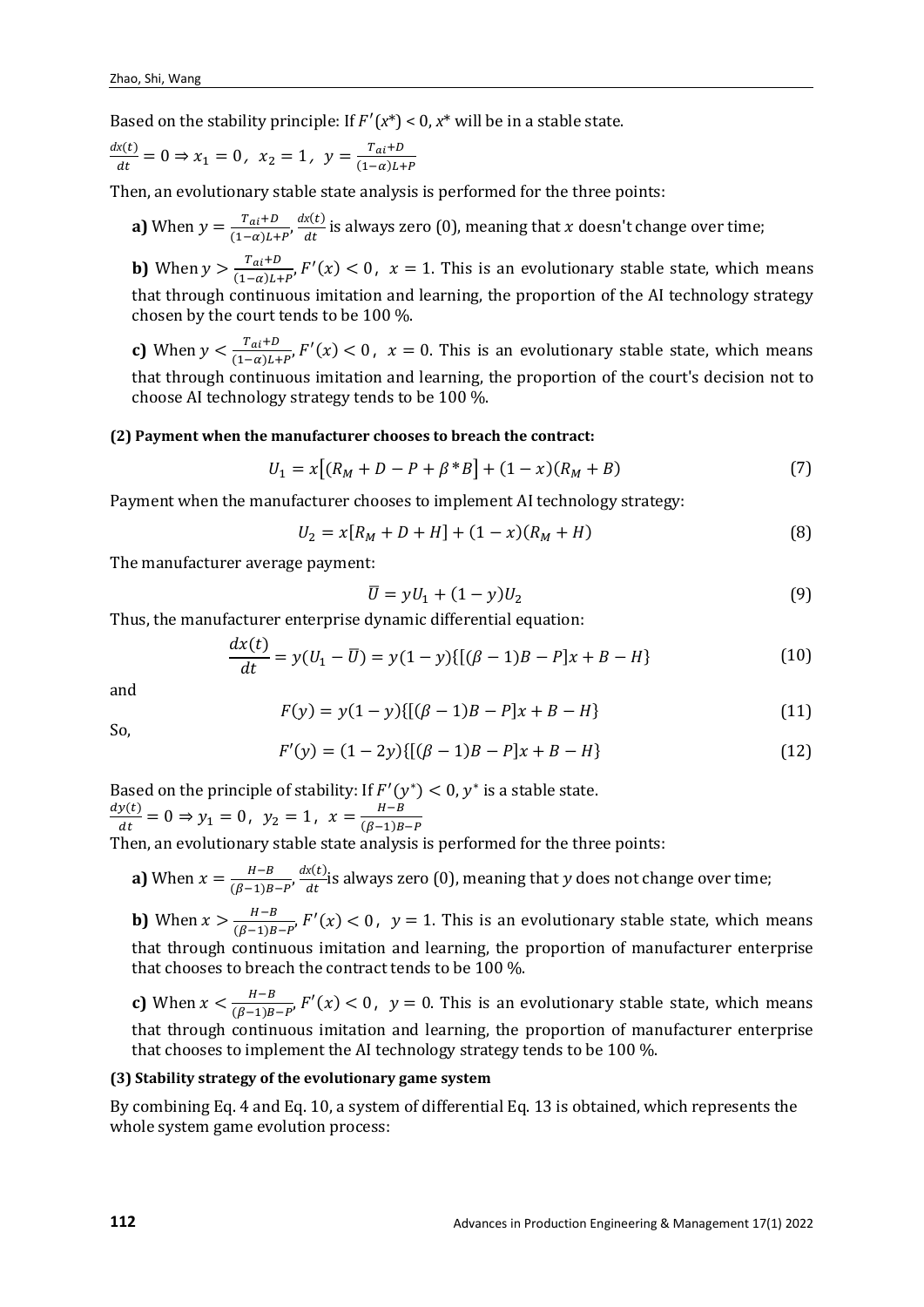$$
\begin{cases}\n\frac{dx(t)}{dt} = x(1-x)\{[(1-\alpha)L + P]y - T_{ai} - D\} \\
\frac{dy(t)}{dt} = y(1-y)\{[(\beta - 1)B - P]x + C - H\}\n\end{cases}
$$
\n(13)

Make  $\{$  $\frac{dx(t)}{dt} = 0$  $\frac{dy(t)}{dt} = 0$ to obtain the possible equilibrium point of the system K(*0*,*0*), L(*0*,*1*), M(*1*,*0*),

N(1,1), O $\left(\frac{H-B}{(\beta-1)B-P}, \frac{T_{ai}+D}{(1-\alpha)L+P}\right)$ , which is the Evolutionary Stable Strategy (ESS) point. Based on the method of how to calculate the local stability of the system created by Friedman in 1991, in this paper, the Jacobi matrix of the equations of evolutionary systems can be analyzed [25].

The partial derivatives of the two equations, from Eq. 13, are obtained as shown in Eq. 14.

$$
J = \begin{vmatrix} \frac{\partial F(x)}{\partial x} & \frac{\partial F(x)}{\partial y} \\ \frac{\partial F(y)}{\partial x} & \frac{\partial F(y)}{\partial y} \end{vmatrix}
$$
 (14)

$$
\frac{\partial F(x)}{\partial x} = (1-2x)\{[(1-\alpha)L + P]y - T_{ai} - D\}
$$
\n(15)

$$
\frac{\partial F(x)}{\partial y} = x(1-x)[(1-\alpha)L + P] \tag{16}
$$

$$
\frac{\partial F(y)}{\partial x} = y(1-y)[(\beta - 1)B - P] \tag{17}
$$

$$
\frac{\partial F(y)}{\partial y} = (1 - 2y)\{[(\beta - 1)B - P]x + B - H\}
$$
\n(18)

K, L, M, N, and O, the local equilibrium points, are put into the Jacobi matrix and det *J* and tr *J* can be obtained to get the Evolutionary Stable Strategy (ESS) of the system.

The matrix determinant is:

$$
\det J = \left(\frac{\partial F(x)}{\partial x} \times \frac{\partial F(y)}{\partial y} - \frac{\partial F(y)}{\partial x} \times \frac{\partial F(x)}{\partial y}\right) > 0
$$
\n(19)

The matrix trace is:

$$
\operatorname{tr} J = \left(\frac{\partial F(x)}{\partial x} + \frac{\partial F(y)}{\partial y}\right) < 0 \tag{20}
$$

#### **4. Research method: The evolutionary game phase diagram**

The above five points (K, L, M, N, and O) are respectively put into the trace and determinant of the matrix, and further, analyze the strategy behaviour trend and system stability state of the evolutionary game system according to the symbol of sum:

• As shown in Fig. 1, when  $x = 0$ ,  $y = 0$ , the determinant and trace of matrix *J* is:

$$
\begin{aligned} \n\text{(det } J &= (-T_{ai} - D)(-1)(B - H) \\ \n\text{(tr } J &= (-T_{ai} - D) - (B - H) \n\end{aligned} \tag{21}
$$

and the result is presented in Table 2.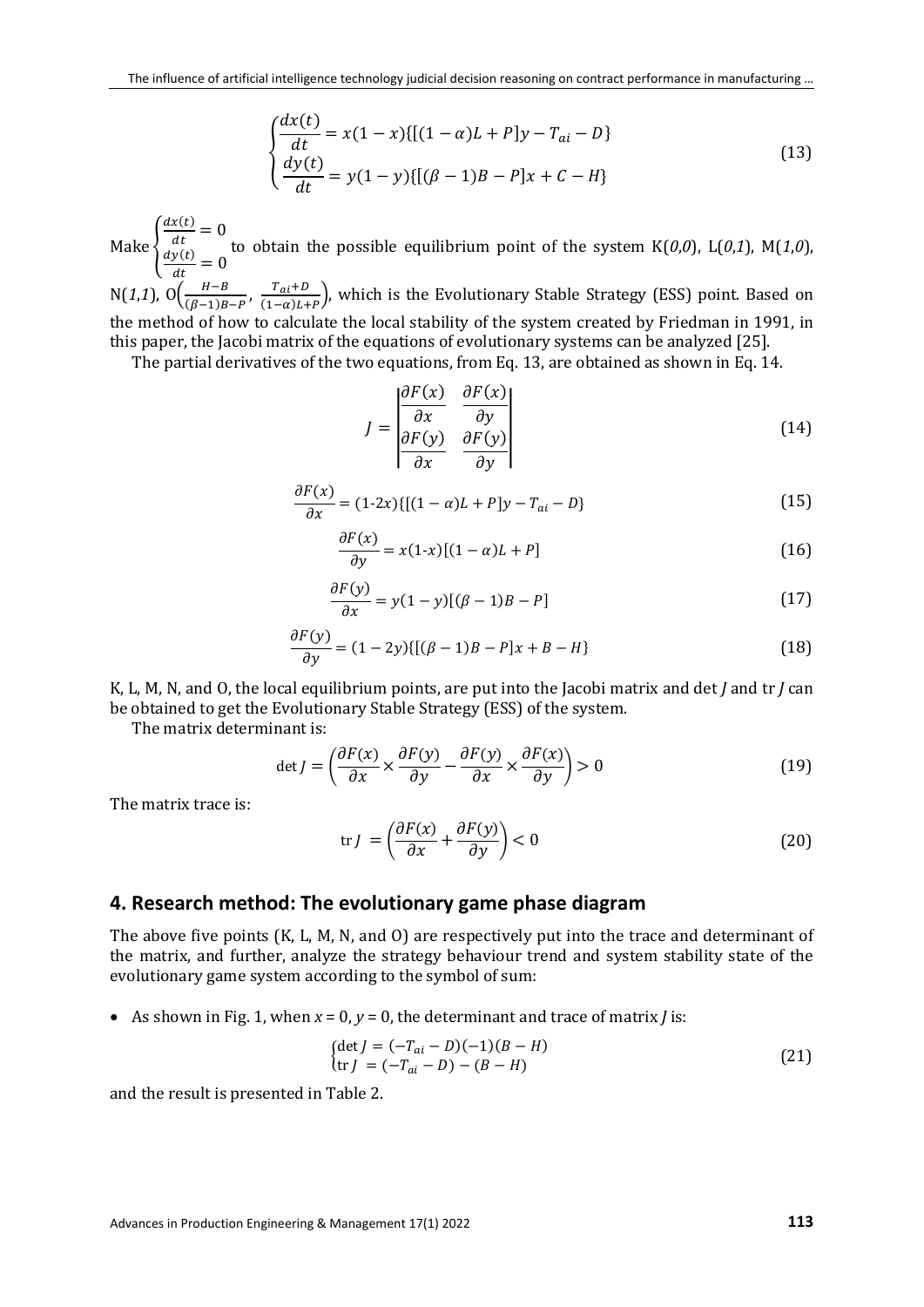| <b>Table 2</b> Result of $(0,0)$ |                                               |                 |  |  |
|----------------------------------|-----------------------------------------------|-----------------|--|--|
| $-T_{ai} - D > 0, B - H > 0$     | $det I > 0$ , $tr I > 0$                      | Instability     |  |  |
| $-T_{ai} - D > 0, B - H < 0$     | $\det I < 0$ , $\operatorname{tr} I$ not sure | Saddle point    |  |  |
| $-T_{ai} - D > 0, B - H > 0$     | $\det I < 0$ , $\operatorname{tr} I$ not sure | Saddle point    |  |  |
| $-T_{ai} - D > 0, B - H < 0$     | $det I > 0$ , $tr I < 0$                      | Stability (ESS) |  |  |

When the model parameters respectively take the following values:  $\alpha$  = 0.5,  $L$  = 5,  $P$  = 1,  $T_{ai}$  = 2, *D* = 2, *β* = 1, *B* = 0.3, *H* = 2, when the losses due to wrongful convictions are high, and the cost of using AI in court is also slightly high, this gives manufacturers an incentive to breach the contract with the court. The court then tends not to use AI technology. At this time, the ESS point is (contract breach, no use of AI).



**Fig. 1** (0, 0) Evolutionary equilibrium

• As shown in Fig. 2, when  $x = 0$ ,  $y = 1$ , the determinant and trace of matrix *J* is:

$$
\begin{aligned} \n\{\det J = (-1) \left[ \left[ (1 - \alpha)L + P \right] - T_{ai} - D \right) (B - H) \\
\operatorname{tr} J = (B - H) - \left( \left[ (1 - \alpha)L + P \right] - T_{ai} - D \right) \n\end{aligned} \tag{22}
$$

and the result is presented in Table 3.

|  | <b>Table 3</b> Result of $(0,1)$ |
|--|----------------------------------|
|--|----------------------------------|

| $[(1-\alpha)L+P]-T_{ai}-D, (B-H)>0]$  | $\det I < 0$ , tr <i>I</i> Instability  | Saddle point    |
|---------------------------------------|-----------------------------------------|-----------------|
| $[(1-\alpha)L+P]-T_{ai}-D>0, (B-H)<0$ | $det I > 0$ , $tr I > 0$                | Instability     |
| $[(1-\alpha)L+P]-T_{ai}-D<0, (B-H)>0$ | $\det I < 0$ , tr $I < 0$ not sure      | Stability (ESS) |
| $[(1-\alpha)L+P]-T_{ai}-D<0, (B-H)<0$ | $\det(J) > 0$ , tr <i>J</i> Instability | Saddle point    |

When the model parameters respectively take the following values:  $\alpha$  = 0.7,  $L$  = 2,  $P$  = 1,  $T_{ai}$  = 3, *D*  $= 4$ ,  $\beta = 1$ ,  $B = 0.3$ ,  $H = 1$ , when the cost of using AI in court is high, and the company's deposits are also high, this tends to force the manufacturers to breach the contract with the court. The court, therefore, chooses not to use AI technology. At this time, the ESS point is (contract breach, no use of AI).



**Fig. 2** (0, 1) Evolutionary equilibrium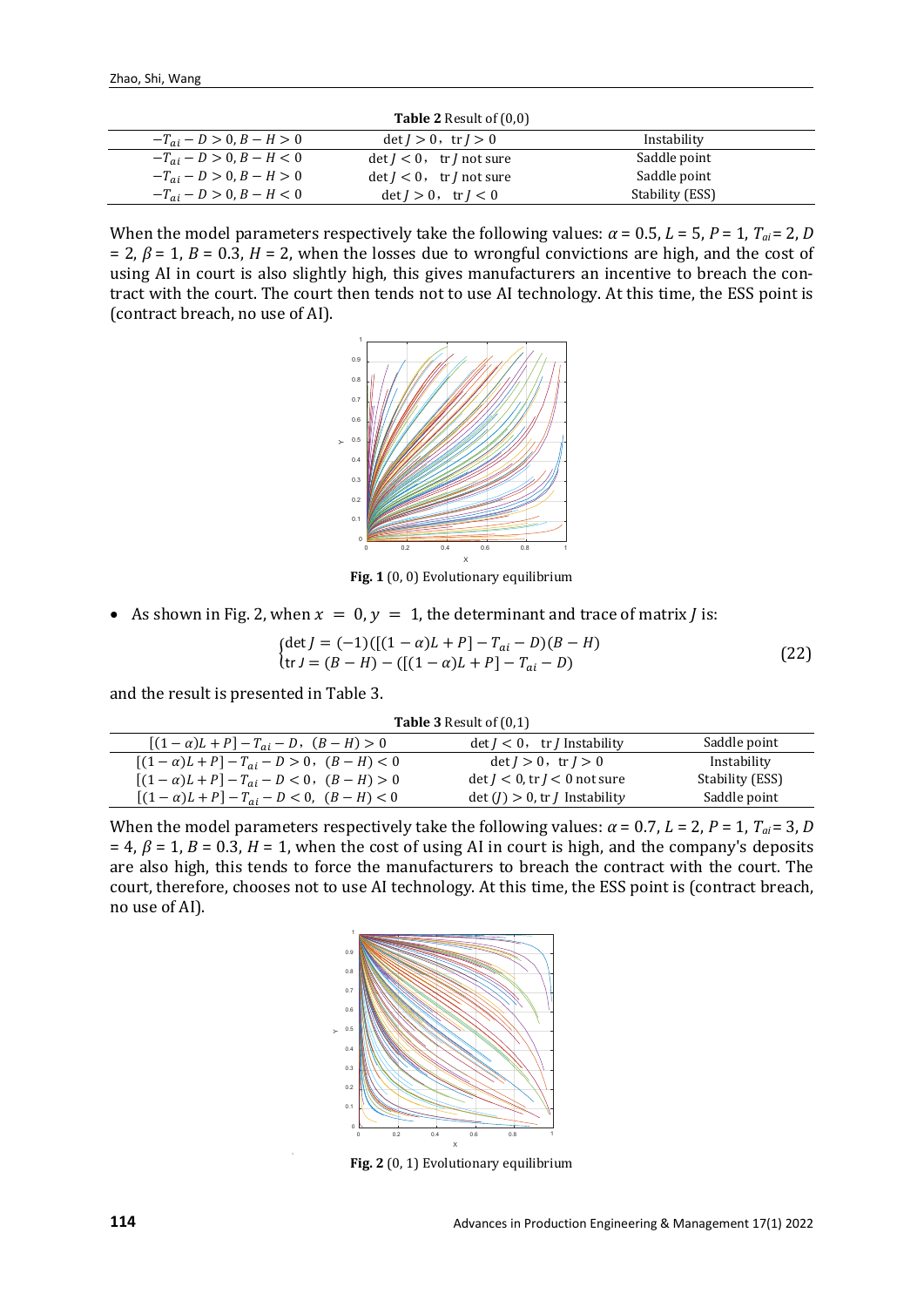• As shown in Fig. 3, when  $x = 1$ ,  $y = 0$ , the determinant and trace of matrix *J* is:

$$
\begin{cases}\n\det J = (-1)(-T_{ai} - D)\{[(\beta - 1)B - P] + B - H\} \\
\operatorname{tr} J = \{[(\beta - 1)B - P] + B - H\} - (-T_{ai} - D)\n\end{cases}
$$
\n(23)

and the result is presented in Table 4.

| <b>Table 4 Result of (1,0)</b>                          |                                     |                 |  |  |
|---------------------------------------------------------|-------------------------------------|-----------------|--|--|
| $(-T_{ai} - D) > 0, \{[(\beta - 1)B - P] + B - H\} > 0$ | $\det J < 0$ , tr <i>J</i> not sure | Saddle point    |  |  |
| $(-T_{ai} - D) > 0, \{[(\beta - 1)B - P] + B - H\} < 0$ | $det I > 0$ , $tr I < 0$            | Stability (ESS) |  |  |
| $(-T_{ai} - D) < 0, \{[(\beta - 1)B - P] + B - H\} > 0$ | $det I > 0$ , $tr I > 0$            | Instability     |  |  |
| $(-T_{ai} - D) < 0, \{[(\beta - 1)B - P] + B - H\} < 0$ | $\det J < 0$ , tr <i>J</i> not sure | Saddle point    |  |  |

When the model parameters respectively take the following values:  $\alpha$  = 0.7,  $L$  = 2,  $P$  = 1,  $T_{ai}$  = 1,  $D$  $= 1, \beta = 0, B = 4, H = 6$ , the cost of using AI in court is low, which tends to encourage manufacturers to choose implementation. With the low cost of using AI, the court chooses not to use AI technology. At this time, the ESS point is (implementation, no use of AI).



**Fig. 3** (1, 0) Evolutionary equilibrium

• As shown in Fig. 4, when  $x = 1$ ,  $y = 1$ , the determinant and trace of matrix  $\int$  is:

$$
\begin{aligned} \n\{\det J &= \{ [(1 - \alpha)L + P] - T_{ai} - D \} \{ [( \beta - 1)B - P ] + B - H \} \\
\text{tr } J &= (-1) \{ [(1 - \alpha)L + P] - T_{ai} - D \} + (-1) \{ [( \beta - 1)B - P ] + B - H \} \n\end{aligned} \tag{24}
$$

and the result is presented in Table 5.

| <b>Table 5</b> Result of $(1,1)$                           |                                          |                 |
|------------------------------------------------------------|------------------------------------------|-----------------|
| $\{[(1-\alpha)L+P]-T_{ai}-D\}>0, \{[(\beta-1)B-P]+B-H\}>0$ | $\det J > 0$ , $\operatorname{tr} J < 0$ | Stability (ESS) |
| $\{[(1-\alpha)L+P]-T_{ai}-D\}>0, \{[(\beta-1)B-P]+B-H\}<0$ | $\det J < 0$ , tr <i>J</i> not sure      | Saddle point    |
| $\{[(1-\alpha)L+P]-T_{ai}-D\}<0, \{[(\beta-1)B-P]+B-H\}>0$ | $\det J < 0$ , tr <i>J</i> not sure      | Saddle point    |
| $\{[(1-\alpha)L+P]-T_{ai}-D\}<0, \{[(\beta-1)B-P]+B-H\}<0$ | $det I > 0$ , $tr I > 0$                 | Instability     |

When the model parameters respectively take the following values:  $\alpha = 0.5$ ,  $L = 4$ ,  $P = 1$ ,  $T_{ai} = 0.5$ ,  $D = 0.5$ ,  $\beta = 0.5$ ,  $B = 4$ ,  $H = 1$ , the cost of using AI in court is low, which tends to encourage manufacturers to choose implementation. The losses due to wrongful convictions and the court's gain from default are high, encouraging the court to choose to use AI technology to improve courtroom efficiency. At this time, the ESS point is recorded (implementation, use of AI).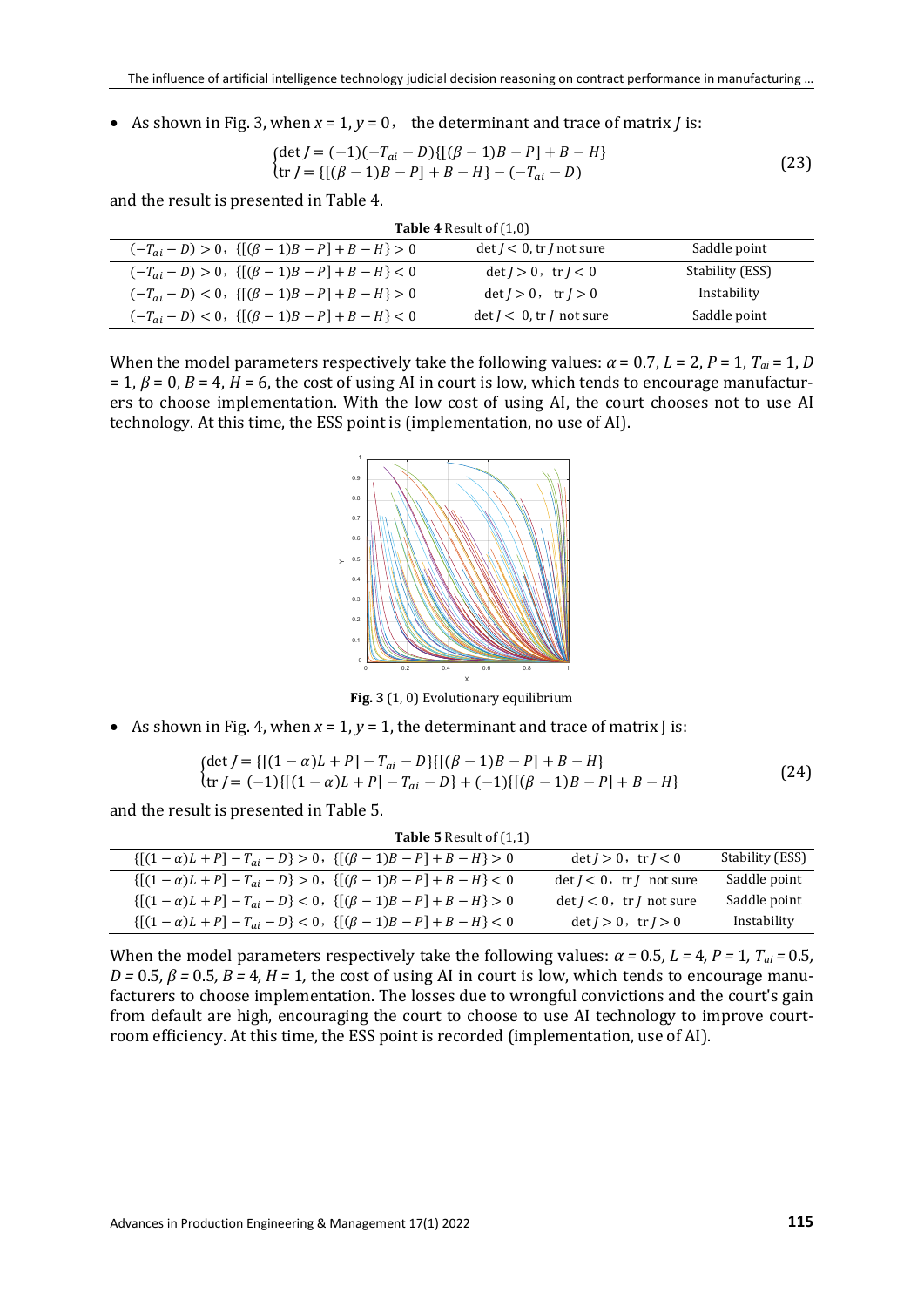

**Fig. 4** (1, 1) Evolutionary equilibrium

• Then, since  $tr J = 0$ , at point O, there is no stable point.

#### **5. Simulation results and discussion**

The influence of the error reduction rate in the AI technology approach on the evolutionary game between both sides is given in Fig. 5.



**Fig. 5** Different error reduction rates of the court

Figure 5 shows that compared to manufacturers, the value of the error reduction rate has an impact on the court. When the value of the error reduction rate increases, the cost of using AI increases, and the value of the error reduction rate may induce manufacturers to maintain the status quo. However, the court tends to reduce the value of the error reduction rate due to the existence of a speculative effect; manufacturers are stimulated by the value of the error reduction rate, and the lack of use of AI technology tends to slow down.

• The influence of the losses due to wrongful conviction cases on the evolutionary game between both sides is given in Fig. 6.



**Fig. 6** Different losses due to error conviction cases of the court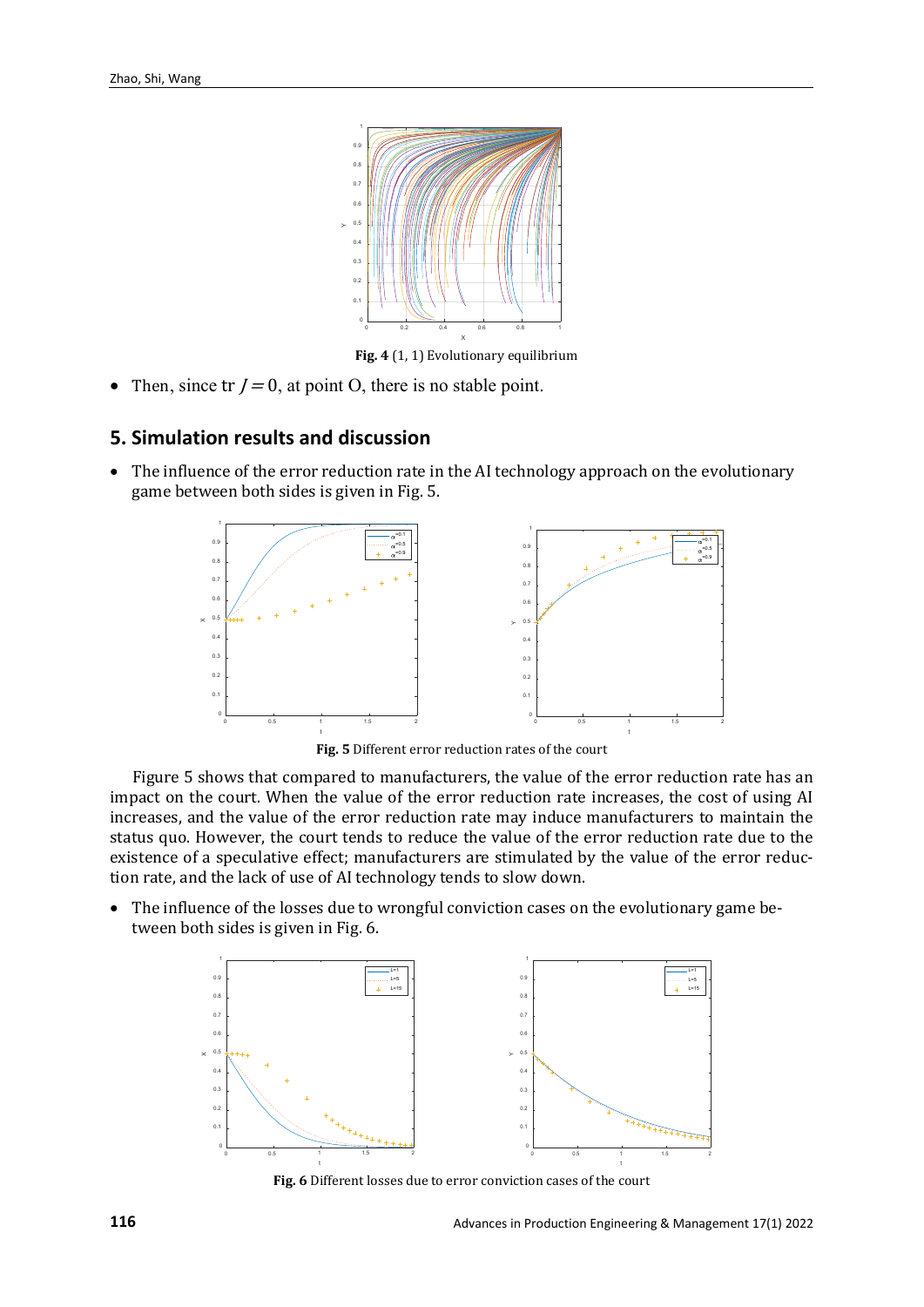Fig. 6 shows that as the value of error conviction cases increases, the court will choose to use AI technology to resolve cases. However, the increase in the value of wrongful conviction losses will not have as much of an effect on the choice of manufacturers who will still choose to breach the contract to reduce their risk of lost profits.

• The influence of the penalty for breach of contract on the evolutionary game between both sides is given in Fig. 7.



**Fig. 7** Different penalties for breach of contract of manufacturers

From Fig. 7, it can be seen that the increase in the value of the penalties for breach of contract will induce the court to choose the use of AI technology, and after a long time, it will choose not to use AI technology; At the same time, the increase in the value of the penalties for breach of contract will have a slight effect on the decision of the manufacturers but will not make them change their decision on whether to breach the contract.

• The influence of the cost of using AI technology in the courtroom on the evolutionary game between both sides is given in Fig. 8.



Fig. 8, shows that the increase in the value of the cost of using AI technology will lead manufacturers to breach the contract. With the increase in the value of the cost of using AI technology, the court chooses not to use the AI technology strategy.

• The influence of the cost of using AI technology in the courtroom on the evolutionary game between both sides is given in Fig. 9.

From Fig. 9, it can be seen that the increase in company's deposits will induce manufacturers to implement the use of AI technology, but after a period, they will choose to breach the contract, while the increase in company's deposits will not affect the choice of the court's to not use AI technology strategy.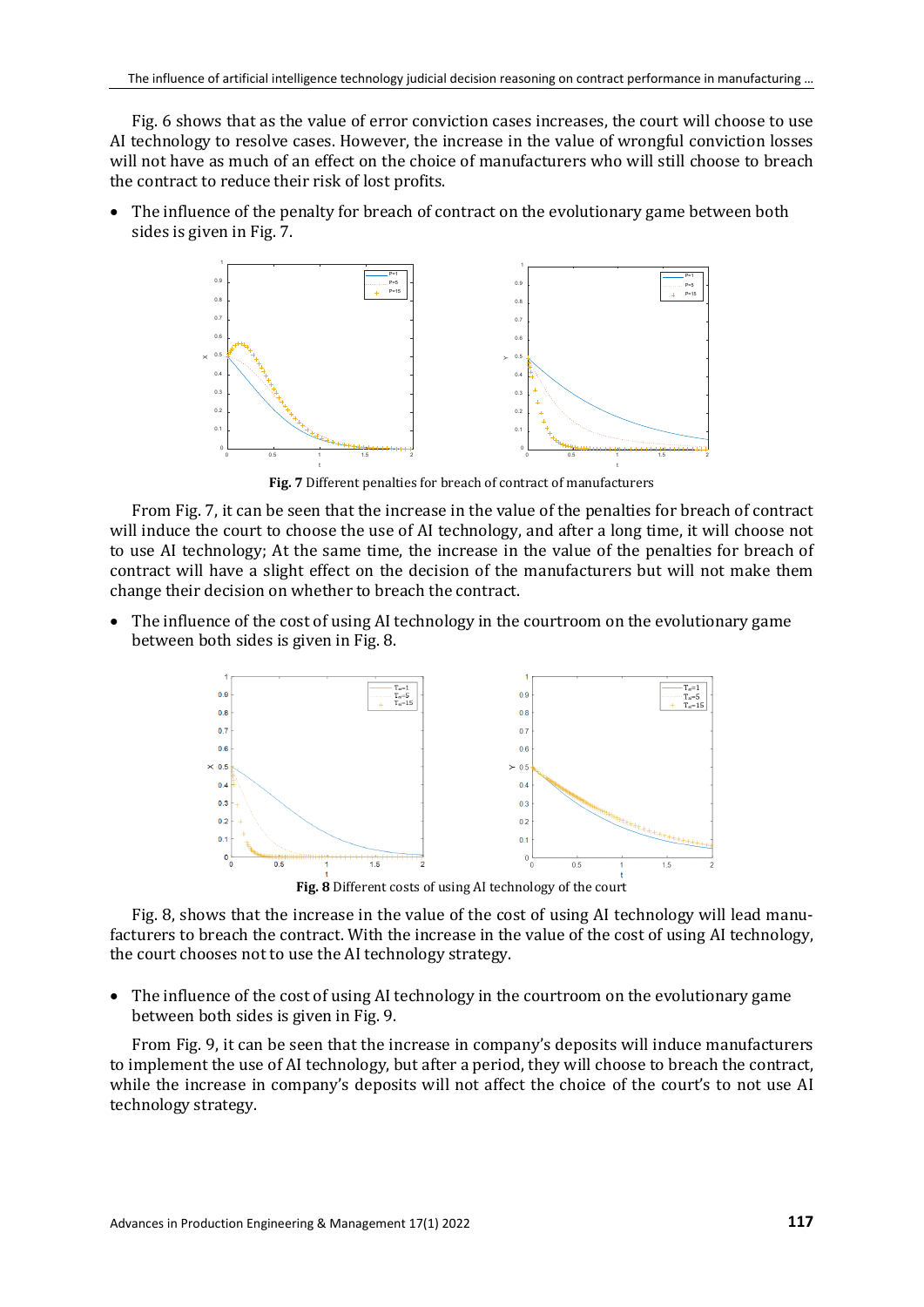

**Fig. 9** Different company's deposits

• The influence of the probability of default not being detected on the evolutionary game between both sides is given in Fig. 10.



**Fig. 10** Different error not being detected probabilities

From Fig. 10, it shows that, with the increase of possibility *β* of the court's default not being detected, the court tends not to use the strategy of AI technology to avoid losses due to error conviction cases, but the change of the intensity of this measure is not obvious. With the improvement of *β*, manufacturers will choose to breach the contract, to reduce the possible error penalty.

• The influence of the court's gain from the default on the evolutionary game between both sides is given in Fig. 11.



**Fig. 11** Different error gains of the court

From Fig. 11, it shows that, with the increase of the error gains (*B*), the court tends not to use the strategy of AI technology, so that it may get more benefits from the error. With the improvement of *B*, manufacturers choose to breach the contract.

• The influence of the benefit from credit enhancement on the evolutionary game between both sides is given in Fig. 12.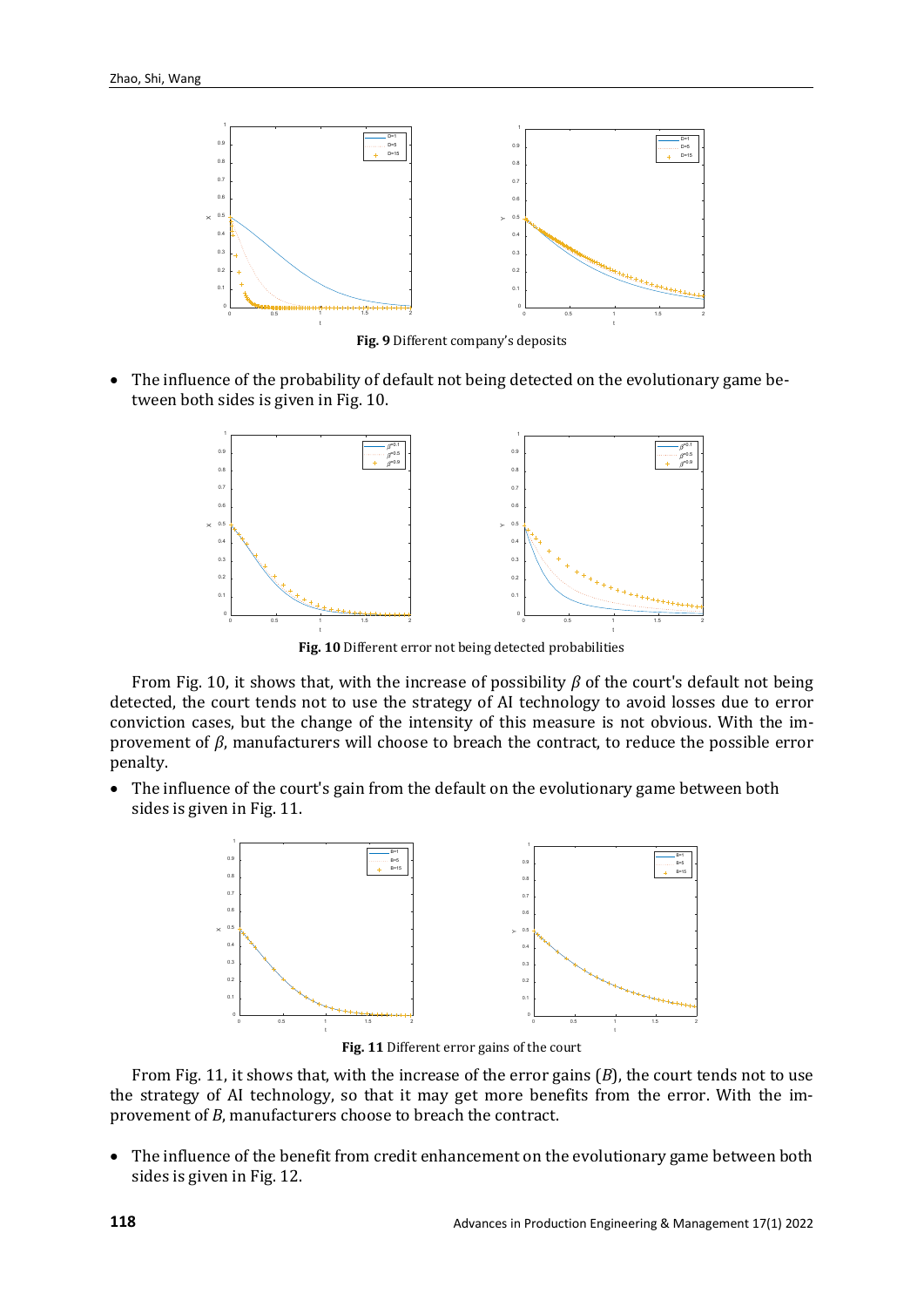

**Fig. 12** Different benefits of credit enhancement of manufacturers

It can be seen from Fig. 12 that the increase in credit enhancement benefits for manufacturers will slow down manufacturers' strategy to implement the AI technology strategy, while it will cause the court not to adopt the AI technology strategy.

#### **6. Conclusion**

We can see that through the simulation, the evolutionary equilibrium points  $(0,0)$  and  $(1,1)$  are crossed by the parameter adjustment. The increase in losses due to wrongful convictions shows the determination of the court to use the AI technology strategy. The increase in error reduction rates will stimulate the willingness of manufacturers to choose the AI technology strategy, while the increase in losses due to wrongful convictions and penalties will encourage manufacturers to break the contract. The increased costs of using AI technology and the value of the company's deposits influence manufacturers' decisions and also influence the court's decision whether to use the AI technology strategy to resolve cases. For manufacturers, the increase in the probability of the default not being detected and the increase in the gain from the default do not influence their decision to breach the contract. The evolution of the benefits of credit enhancement plays a role in the court's strategic decision to use AI technology or not, and also influences the decision of manufacturers.

Therefore, by proving that by choosing AI technology to solve problems, the error rate will be minimized, manufacturers will be able to implement this strategy because only the reduction of the error rate has a significant impact on both parties.

#### **Acknowledgement**

This work was financially supported by the Liaoning Planning Office of Philosophy and Social Science Project L19BGL028.

### **References**

- [1] Schutzer, D. (1990). Business expert systems: The competitive edge, *Expert Systems with Applications,* Vol. 1, No. 1, 17-21, [doi: 10.1016/0957-4174\(90\)90065-3.](https://doi.org/10.1016/0957-4174(90)90065-3)
- [2] Park, W., Seo, K.-K. (2020). A study on cloud-based software marketing strategies using cloud marketplace, *Journal of Logistics, Informatics and Service Science,* Vol. 7, No. 2, 1-13[, doi: 10.33168/JLISS.2020.0201.](https://doi.org/10.33168/JLISS.2020.0201)
- [3] Patalas-Maliszewska, J., Topczak, M. (2021). A new management approach based on Additive Manufacturing technologies and Industry 4.0 requirements, *Advances in Production Engineering & Management,* Vol. 16, No. 1, 125-135[, doi: 10.14743/apem2021.1.389.](https://doi.org/10.14743/apem2021.1.389)
- [4] Thow-Yick, L., Huu-Phuong, T. (1990). Management expert systems for competitive advantage in business, *Information & Management,* Vol. 18, No. 4, 195-201[, doi: 10.1016/0378-7206\(90\)90040-O.](https://doi.org/10.1016/0378-7206(90)90040-O)
- [5] Goyat, R., Kumar, G., Rai, M.K., Saha, R. (2019). Implications of blockchain technology in supply chain management, *Journal of System and Management Sciences,* Vol. 9, No. 3, 92-103.
- [6] Sethi, N.A., Karnawat, S.N. (2018). Real time reporting of inventory: An innovation in inventory management, *Journal of Logistics, Informatics and Service Science,* Vol. 5, No. 2, 1-10.
- [7] Kohtamäki, M., Parida, V., Oghazi, P., Gebauer, H., Baines, T. (2019). Digital servitization business models in ecosystems: A theory of the firm, *Journal of Business Research,* Vol. 104, 380-392, [doi: 10.1016/J.JBUSRES.](https://doi.org/10.1016/J.JBUSRES.2019.06.027) [2019.06.027.](https://doi.org/10.1016/J.JBUSRES.2019.06.027)